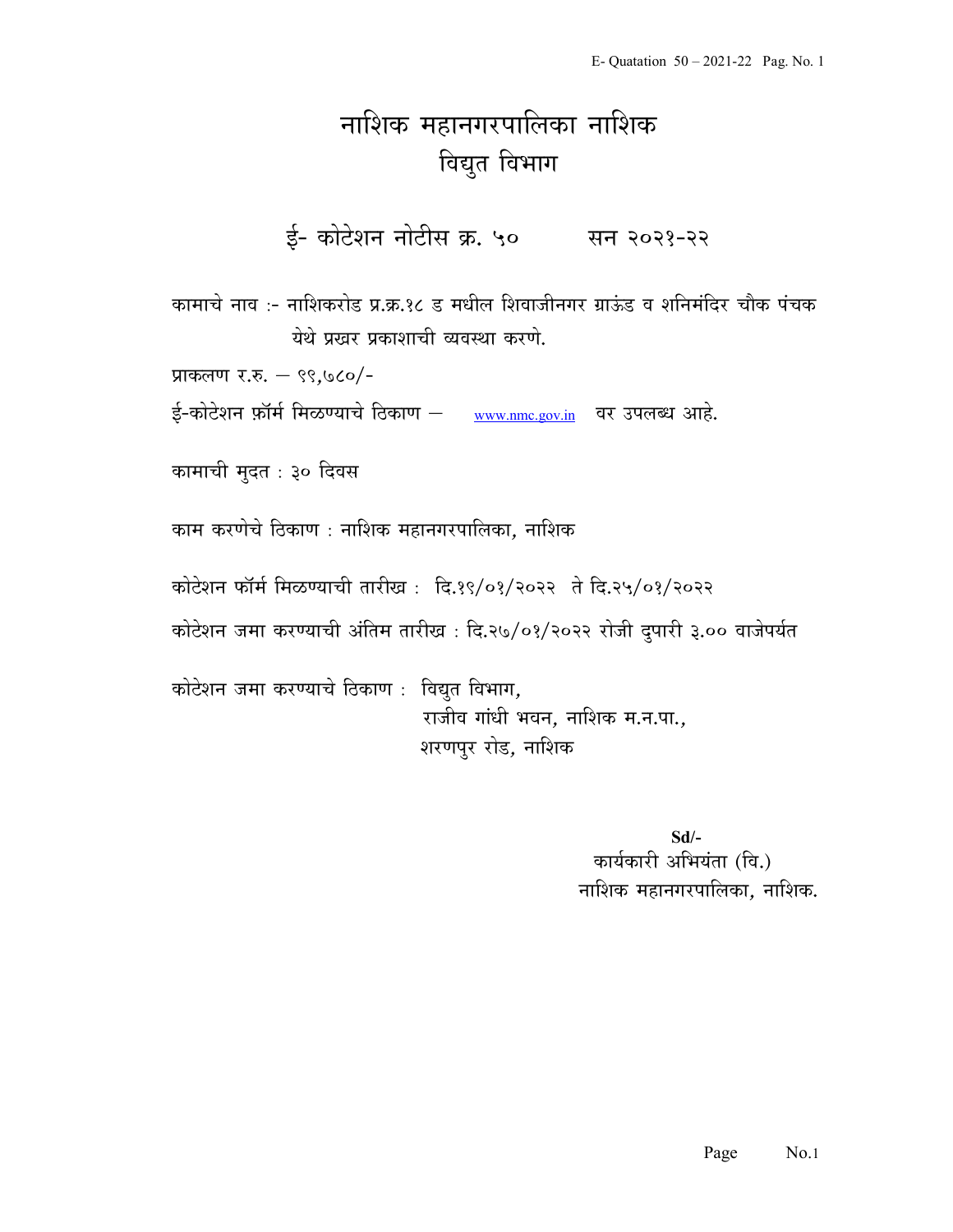| <b>NASHIK MUNICIPAL CORPORATION</b>         |                                                                                                                                      |                |                                                                                                     |
|---------------------------------------------|--------------------------------------------------------------------------------------------------------------------------------------|----------------|-----------------------------------------------------------------------------------------------------|
| Rajiv Gandhi Bhavan, Sharanpur Road, Nashik |                                                                                                                                      |                |                                                                                                     |
| <b>Electrical Department</b>                |                                                                                                                                      |                |                                                                                                     |
|                                             | <b>DETAILED 'E' Quotation form No. 50 of Year 2021-22</b>                                                                            |                |                                                                                                     |
|                                             | NASHIK MUNICIPAL CORPORATION, (NMC), NASHIK, invites 'E' Quotation form                                                              |                |                                                                                                     |
|                                             | <b>PERCENTAGE RATE Quotation</b> from firms/companies having requisite qualifications & experience                                   |                |                                                                                                     |
|                                             | as per qualification criteria.                                                                                                       |                |                                                                                                     |
| $\bf{1}$                                    | <b>NAME OF WORK</b>                                                                                                                  | $\ddot{\cdot}$ | Providing & erecting street light pole at Shivaji<br>nagar graound & Shani mandir chouk Panchak     |
|                                             |                                                                                                                                      |                | in P.No.18 Nashik Road Div.                                                                         |
| 2)                                          | <b>SCOPE OF WORK</b>                                                                                                                 | $\ddot{\cdot}$ | Providing & erecting street light pole at Shivaji                                                   |
|                                             |                                                                                                                                      |                | nagar graound & Shani mandir chouk Panchak                                                          |
|                                             |                                                                                                                                      |                | in P.No.18 Nashik Road Div.                                                                         |
| 3)                                          | <b>ESTIMATED COST PUT TO Quotation</b>                                                                                               | $\ddot{\cdot}$ | Rs. Eastimate Rs. 99,780/- (Inclusive GST)                                                          |
| 4)                                          | DATE OF ISSUING OF ON LINE Quotation<br><b>FORM</b>                                                                                  | $\ddot{\cdot}$ | $To$ 25/01/2022 (Including all<br><i><b>19/01/2022</b></i><br>holidays)                             |
|                                             | Available on our web site                                                                                                            | $\colon$       | www.nmc.gov.in                                                                                      |
| 5)                                          | <b>TIME LIMIT</b>                                                                                                                    | $\colon$       | 30 Days (Inclusive Mansoon)                                                                         |
| 6)                                          | <b>PLACE OF WORK</b>                                                                                                                 | $\vdots$       | NMC, Nashik, Maharashtra State, (INDIA).                                                            |
| 7)                                          | <b>SECURITY DEPOSIT</b>                                                                                                              | $\ddot{\cdot}$ | Total S.D is 2% of accepted Quotation cost.                                                         |
|                                             |                                                                                                                                      | a)             | 2% of the accepted Contract Value in favor of                                                       |
|                                             |                                                                                                                                      |                | Commissioner, Nashik Municipal Corporation,<br>Nashik and can be paid in the form of Demand         |
|                                             |                                                                                                                                      |                | Draft in favor of the Commissioner Nashik                                                           |
|                                             |                                                                                                                                      |                | Municipal Corporation. Nashik.                                                                      |
| 8)                                          | <b>VALIDITY OF OFFERS</b>                                                                                                            | $\ddot{\cdot}$ | 180 Days or till expressly withdrawn by the                                                         |
|                                             |                                                                                                                                      |                | Quotation after 180 days, whichever is later.                                                       |
| 9)                                          | <b>AVAILABILITY OF DETAILED Quotation</b>                                                                                            | $\ddot{\cdot}$ | From 19/01/2022 To 25/01/2022 including all                                                         |
|                                             | <b>NOTICE</b>                                                                                                                        |                | holidays<br>online<br>website<br>on<br>our                                                          |
|                                             |                                                                                                                                      |                | www.nmc.gov.in                                                                                      |
| 10)                                         | <b>LAST</b><br><b>DATE</b><br>OF<br><b>SUBMISSION</b><br>OF<br><b>TECHNICAL</b><br><b>BID</b><br>&<br><b>FINANCIAL</b><br><b>BID</b> | $\ddot{\cdot}$ | documents (Technical bid &<br>Quotation<br>Financial bid) shall be submitted in the office of       |
|                                             | (Quatation DOCUMENTS)                                                                                                                |                | Ex.Engr, Nashik Municipal Corporation, Rajiv                                                        |
|                                             |                                                                                                                                      |                | Gandhi Bhavan, Sharanpur Road, Nashik on or                                                         |
|                                             |                                                                                                                                      |                | before $\frac{25}{01}{2022}$ up to $\frac{15:00}{2}$ hrs.                                           |
| 11)                                         | DATE AND TIME OF OPENING OF Quatation                                                                                                | $\cdot$        | If possible the tenders will be opened on                                                           |
|                                             | <b>DOCUMENT</b>                                                                                                                      |                | $27/01/2022$ after $15:00$ hrs in the office of<br>Executive Engineer, Nashik Municipal             |
|                                             |                                                                                                                                      |                | Corporation, Rajiv Gandhi Bhavan, Sharanpur                                                         |
|                                             |                                                                                                                                      |                | Road, Nashik, in presence of intending Tenderer                                                     |
|                                             |                                                                                                                                      |                | or their representatives if any. Please Note that                                                   |
|                                             |                                                                                                                                      |                | after scrutiny of Technical bid, the financial<br>offers of only qualified tenderer will be opened. |
| 12)                                         | <b>CONTACT DETAILS</b>                                                                                                               | $\ddot{\cdot}$ | For any clarification $\&$ communication with                                                       |
|                                             |                                                                                                                                      |                | reference to the Quotation documents, the                                                           |
|                                             |                                                                                                                                      |                | concessionaires are expected to communicate at                                                      |
|                                             |                                                                                                                                      |                | contact information provided below-                                                                 |
|                                             |                                                                                                                                      |                | <b>Executive Engineer</b><br><b>Electrical Department</b>                                           |
|                                             |                                                                                                                                      |                | Nashik Municipal Corporation,                                                                       |
|                                             |                                                                                                                                      |                | Rajiv Gandhi Bhavan,                                                                                |
|                                             |                                                                                                                                      |                | Sharanpur Road, Nashik -422001.                                                                     |
|                                             |                                                                                                                                      |                | Email-ee electrical@nmc.gov.in                                                                      |
|                                             |                                                                                                                                      |                | Phone $- (0253)$ 2222434                                                                            |
|                                             |                                                                                                                                      |                |                                                                                                     |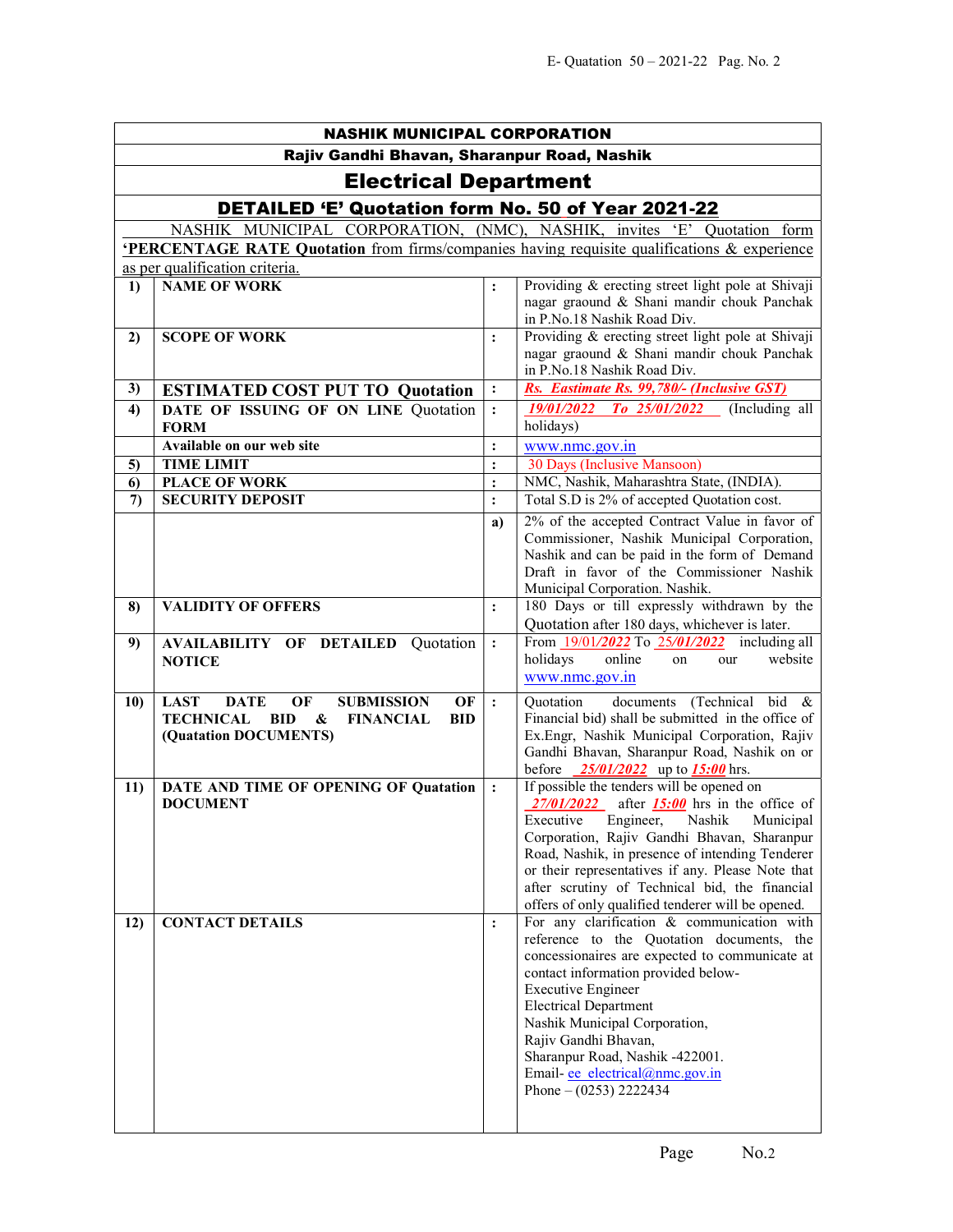| 13)          | TENDERER TO INFORM HIMSELF FULLY:-                                                                                                                                                                     |  |
|--------------|--------------------------------------------------------------------------------------------------------------------------------------------------------------------------------------------------------|--|
|              | The Quotation shall be deemed to have fully acquainted himself with the work $\&$ site                                                                                                                 |  |
|              | conditions and carefully examined the special conditions, the specifications mentioned for                                                                                                             |  |
|              | the said work, and shall be deemed to have fully informed himself regarding the local                                                                                                                  |  |
|              | conditions and various prevailing laws at time beings.                                                                                                                                                 |  |
|              | The Quotation shall also be deemed to have fully acquainted with various items involved in the works                                                                                                   |  |
|              | and as well as deemed to have fully acquainted himself with the fact that the work is to be carried out in                                                                                             |  |
|              | Nashik Municipal Corporation area. The Quotation should therefore plan his schedule of work properly so as                                                                                             |  |
|              | to complete the work within stipulated time limit. Nashik Municipal Corporation will not be liable for any loss                                                                                        |  |
|              | or damage sustained by the Quatation due to any reason.                                                                                                                                                |  |
|              | Contractor must abide by B1 / Quatation form condition. (Attached separately)<br>$\mathbf{i}$                                                                                                          |  |
|              | $\overline{ii}$ )<br>Contractor has to download mobile app of NMC Know our works / PMS and has to upload                                                                                               |  |
|              | photo / Video before / during / after the work.                                                                                                                                                        |  |
| 14)          | DEFECT LIABILITY PERIOD (DLP):-                                                                                                                                                                        |  |
|              | Defect liability period for the work is 12 Calendar months & it should be counted after satisfactory                                                                                                   |  |
|              | testing and commissioning of all components. And will start after issuing completion certificate from                                                                                                  |  |
|              | competent authority. The shall be responsible for maintaining the entire scheme including all labor, material,                                                                                         |  |
|              | supervision etc. repairing, replacing the defective material used in the work at his own cost including cost of                                                                                        |  |
|              | any charges during execution and testing of the scheme.                                                                                                                                                |  |
| 15)<br>16)   | JOINT VENTURE OR ANY TYPE OF CONSORTIUM IS NOT ALLOWED.<br>METHOD OF SUBMISSION OF BOTH THE TECHNICAL BID, FINANCIAL BID & OPENING OF                                                                  |  |
|              | <b>OFFER: - (i.e. Quatation documents.)</b>                                                                                                                                                            |  |
|              |                                                                                                                                                                                                        |  |
|              | The Quatation documents i.e. technical bid $\&$ financial bid both shall be uploaded only online on or before                                                                                          |  |
| $\bf{A}$     | specified date & time as prescribed.<br><b>TECHNICAL BID:</b>                                                                                                                                          |  |
|              | Technical bid shall be uploaded online on the specified web site www.nmc.gov.in All Tenderer are                                                                                                       |  |
|              | requested to upload the requisite documents of Technical bid on the specified web site well in advance prior to                                                                                        |  |
|              | the last date of submission of bid to avoid network congestion.                                                                                                                                        |  |
|              | The Quatation shall upload the scanned copies on website www.nmc.gov.in<br>document as per                                                                                                             |  |
|              | conditions.                                                                                                                                                                                            |  |
| 1)           | Certificate as a registered contractor in electrical category with Maharashtra PWD OR CPWD as class 'E'. Valid as on<br>date.                                                                          |  |
| 2)           | Valid Electrical contractor's license by Govt. of Maharashtra                                                                                                                                          |  |
| 3)           | Valid PAN registration certificate.                                                                                                                                                                    |  |
| 4)           | Valid P.F / EPF Registration certificate.                                                                                                                                                              |  |
| 5)           | Valid GST registration certificate.                                                                                                                                                                    |  |
| B)           | <b>FINANCIAL BID:</b>                                                                                                                                                                                  |  |
|              | The Quatation shall upload the financial bid on-line only on the specified web-site. www.nmc.gov.in                                                                                                    |  |
|              | well in advance prior to the last date & time of submission of financial bid to avoid network congestion./ In                                                                                          |  |
|              | sealed Envelop at NMC office.                                                                                                                                                                          |  |
|              | Tenderers shall quote a firm offer. Conditional offers shall not be considered and shall be treated as non-                                                                                            |  |
|              | responsive and thereof.<br>Tenderers are requested to fill the tender carefully after noting the items and specifications. They are                                                                    |  |
|              | informed that no variation in rates etc. shall be allowed on any ground such as clerical mistake.                                                                                                      |  |
|              | Misunderstanding etc. after the Quatation has been submitted.                                                                                                                                          |  |
|              | The offer should be based on the scope of work given above and should be inclusive of all taxes of state                                                                                               |  |
|              | and central Govt. applicable levies, duties, insurance and all other charges including traveling, lodging and                                                                                          |  |
|              | boarding or any other expenses of the tenderer and other employees of the Tenderer. NMC will not bear any                                                                                              |  |
|              | expenses other than the cost quoted for the work.                                                                                                                                                      |  |
|              |                                                                                                                                                                                                        |  |
|              | The agreement will have to be carried out on the stamp paper. As per act prevailing Govt. order,                                                                                                       |  |
|              | required amount of stamp paper will be purchased by the tenderer.                                                                                                                                      |  |
| $\mathbf{C}$ | CONDITION FOR PAYMENT OF<br>ADDITIONAL PERFORMANCE<br><b>SECURITY</b>                                                                                                                                  |  |
| 1)           | DEPOSIT :-                                                                                                                                                                                             |  |
|              | The contractor shall require to furnish the performance security deposit in the form of demand draft/<br>FDR/ recoverable Bank Guarantee of Nationalized Bank within 8 days after opening of financial |  |
|              | envelope (envelope No-2)                                                                                                                                                                               |  |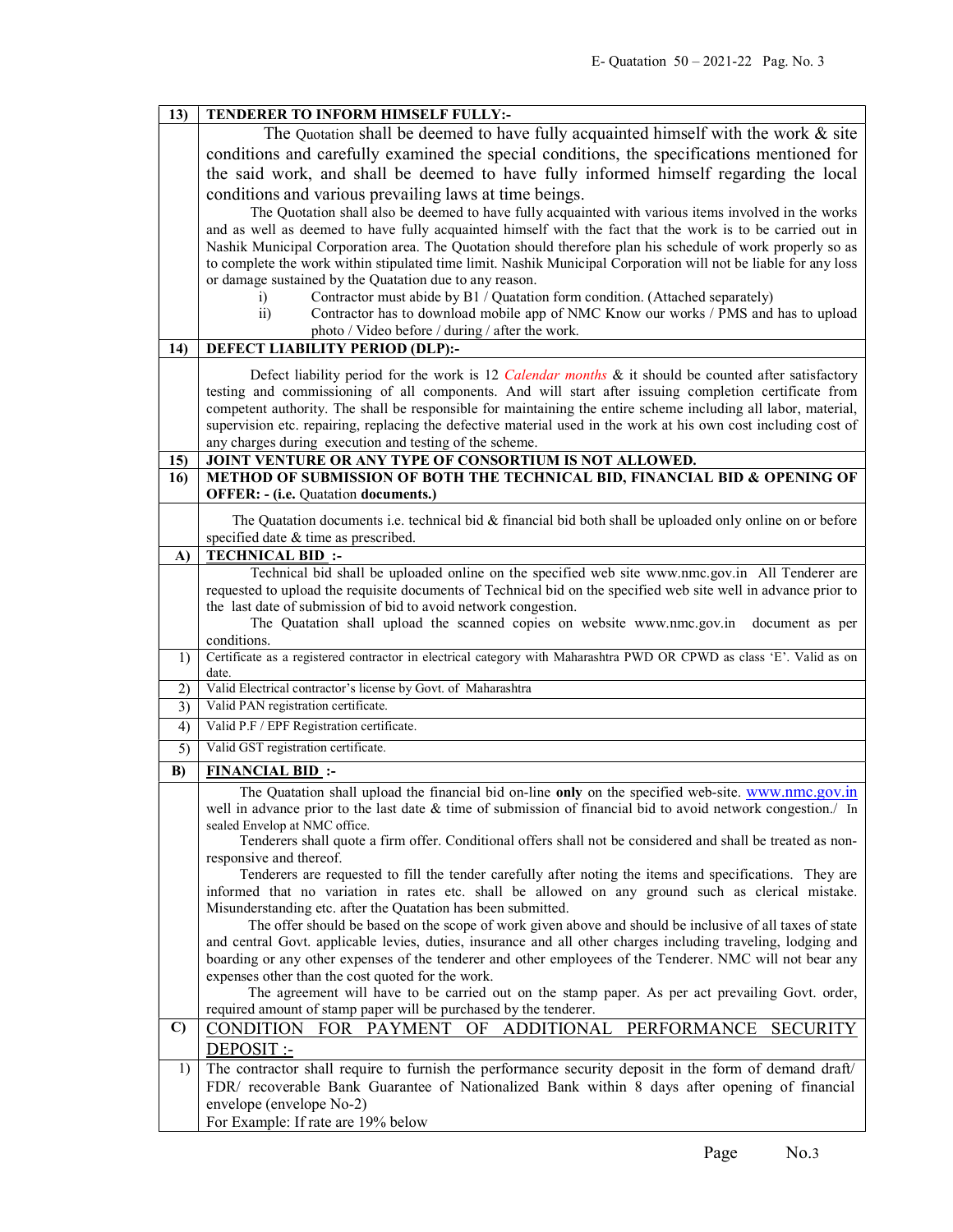|                 | $1\%$ to $10\%$ below<br>$-1\%$                                                                                                                |  |  |
|-----------------|------------------------------------------------------------------------------------------------------------------------------------------------|--|--|
|                 | $-15\% - 10\% = 5\%$<br>Up to below $15%$                                                                                                      |  |  |
|                 | $(19\% - 15\% = 4\%)$ $- 4\%$ X 2 = 8%                                                                                                         |  |  |
|                 | Total PSD $(1+5+8) = 14\%$                                                                                                                     |  |  |
| 2)              | Additional Performance security of the successful bidder shall be returned immediately upon satisfactory                                       |  |  |
|                 | completion of work, the certificate of which shall be issued by the EE before releasing the additional security.                               |  |  |
| 3)              | If the lowest bidder offer is more than 10% below the estimated cost of the tender, tender calling                                             |  |  |
|                 | authority should be call for the written explanation from this bidder with respect to the planning of execution                                |  |  |
|                 | of work as the rate quoted by him. Tender calling authority should assure himself about the feasibility of                                     |  |  |
|                 | planning submitted by the bidder with respect to the quoted rates.                                                                             |  |  |
| D)              | <b>OPENING OF OFFER:-</b>                                                                                                                      |  |  |
|                 | Tenders will be opened in the office of Executive Engineer (NMC) as mentioned above                                                            |  |  |
| i)              | <b>Technical bid:</b> If possible technical bid will be opened to verify its contents as per requirement on specified                          |  |  |
|                 | date & time. If the various documents do not meet the requirements of the Tender, Tenderer will be                                             |  |  |
|                 | disqualified, However if the Executive Engineer feels that the Tenderer may be asked to submit the requisite                                   |  |  |
|                 | document within a stipulated time frame at the discretion of opening authority and if the Tenderer fails to                                    |  |  |
|                 | submit those documents within the stipulated time frame then a note will be recorded accordingly by the                                        |  |  |
|                 | opening authority and the said Tenderer's offer will not be considered for further action.                                                     |  |  |
| $\overline{11}$ | Financial Bid: If possible this bid shall be opened on date & time specified of the qualified Tenderer                                         |  |  |
|                 | only if contents of Technical bid are found acceptable.                                                                                        |  |  |
|                 | The tendered rate in form B-1 of the tender as percentage above / below the estimated rates put to the tender                                  |  |  |
|                 | the amount shall then be read out.                                                                                                             |  |  |
| iii)            | NMC is not responsible if due to any reason, tender documents are not uploaded on the last date of                                             |  |  |
|                 | submission. To avoid network congestion proper care should be taken and may upload tender well in advance                                      |  |  |
|                 | before last date & time of submission.                                                                                                         |  |  |
| iv)             | Tenderer and his authorized representative shall remain present with original documents during opening of                                      |  |  |
|                 | Financial bid.                                                                                                                                 |  |  |
| 17)             | <b>GENERAL CONDITIONS:-</b>                                                                                                                    |  |  |
| a)              | <b>APPROVALS:-</b>                                                                                                                             |  |  |
|                 | i)All work shall be carried out as per the specification contained in the standard specification published by                                  |  |  |
|                 | public works and housing department, Govt. of Maharashtra. In case of the discrepancy decision of the                                          |  |  |
|                 |                                                                                                                                                |  |  |
|                 |                                                                                                                                                |  |  |
|                 | Engineer-In-Charge will be Final.                                                                                                              |  |  |
|                 | ii) All test of pole, Earthing, cable shall be done as per specification in the presence of representative of NMC                              |  |  |
|                 | & NMC approved third party inspection at Bidder own cost                                                                                       |  |  |
| b)              | <b>INSURANCE:-</b>                                                                                                                             |  |  |
|                 | Successful Contractor shall take out necessary Insurance Policy / Policies so as to provide adequate insurance                                 |  |  |
|                 | cover for executive of the awarded contract work from the " Directorate of insurance, Maharashtra state                                        |  |  |
|                 | Mumbai" only. It's Postal address for correspondence is 264, MHADA, First Floor, Opp. Kalanagar, Bandra                                        |  |  |
|                 | (East), Mumbai-400051. (Telephone nos. 6438690/6438746, Fax no.6438461).                                                                       |  |  |
|                 | If the contractor fails to take insurance policy as above within 15 days from the date of work order, 1%                                       |  |  |
|                 | amount will be deducted from bill.                                                                                                             |  |  |
| c)              | <b>PAYMENT:-</b>                                                                                                                               |  |  |
|                 | i) Contractor shall submit his bills on his own printed form. The manner of preparation of bills should                                        |  |  |
|                 | be according to the routine official procedure.                                                                                                |  |  |
|                 | ii) Payment will be released as per availability of funds and no interest or claim will be paid on account                                     |  |  |
|                 | of delayed payment.<br>iii) S.D. will be released after defect liability period.                                                               |  |  |
| d)              | <b>REJECTION OF OFFER:-</b>                                                                                                                    |  |  |
|                 |                                                                                                                                                |  |  |
|                 | The Commissioner, Nashik Municipal Corporation, Nashik reserves the right to reject any or all offers without<br>assigning any reason thereof. |  |  |
|                 |                                                                                                                                                |  |  |
| e)              | <b>PROGRESS OF WORK:-</b>                                                                                                                      |  |  |
|                 | The contractor should take site survey within of $0$ (T0) to 3 (T1) days. The contractor must start work within $0$                            |  |  |
|                 | (T0) to 7 (T2) days and should finish the work within period of 30 to 60 days i.e. (T2 + 30 to 60 days) as per                                 |  |  |
|                 | site requirement.                                                                                                                              |  |  |
| $\mathbf{f}$    | COMPENSATION & DELAY(Clause 2 of B1/B2 Tender condition applies here):-                                                                        |  |  |
|                 | i) Compensation & Delay will be levied on the delayed of work within time limit, the penalty will be charged                                   |  |  |
|                 | as per given below<br>from 1 <sup>st</sup> day of work order to $\frac{1}{4}$ <sup>th</sup> period of work order. = nil                        |  |  |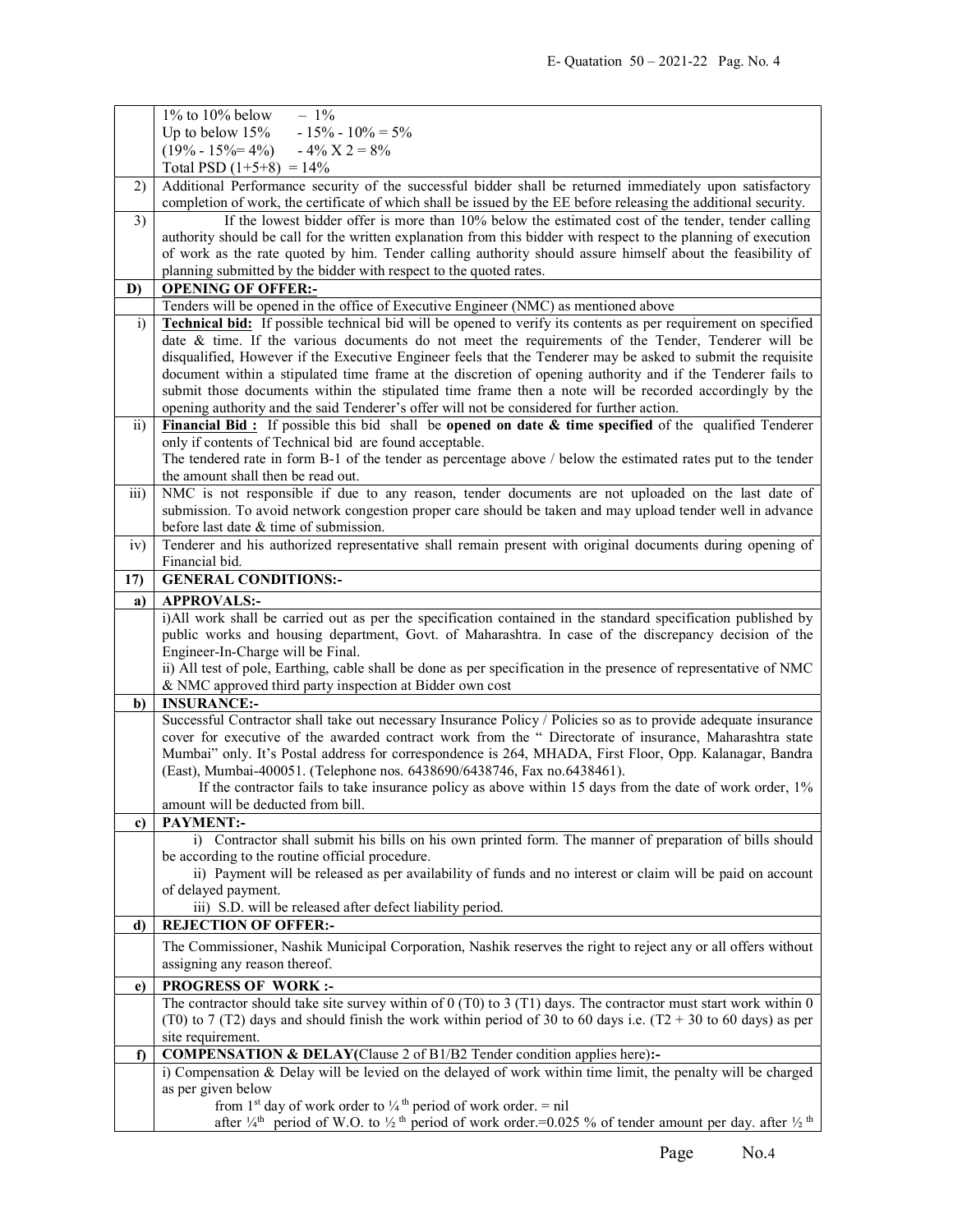|              | period of W.O. to $\frac{3}{4}$ <sup>th</sup> period of work order.=0.05 % of tender amount per day. after $\frac{3}{4}$ <sup>th</sup> period of<br>W.O. to last day of work order.=0.075 % of tender amount per day. After last date of W.O to till the                                                                                                                                                                                                                                                                                                                                                                                                                                                                   |                                                                                                                                                                                                                    |  |
|--------------|----------------------------------------------------------------------------------------------------------------------------------------------------------------------------------------------------------------------------------------------------------------------------------------------------------------------------------------------------------------------------------------------------------------------------------------------------------------------------------------------------------------------------------------------------------------------------------------------------------------------------------------------------------------------------------------------------------------------------|--------------------------------------------------------------------------------------------------------------------------------------------------------------------------------------------------------------------|--|
|              | completion day of work. 0.1% of tender amount per day.                                                                                                                                                                                                                                                                                                                                                                                                                                                                                                                                                                                                                                                                     |                                                                                                                                                                                                                    |  |
|              | ii) If the material used for work is found of inferior quality or not as per specifications, the tenderer shall<br>replace the fitting within 7 days from date of intimation at the cost $\&$ risk of the tenderer, failing which Earnest<br>Money Deposit & Contract Deposit of the Contractor shall be forfeited & the tenderer shall be liable for penal<br>action, including blacklisting etc. In addition to this for failure, the Earnest Money Deposit & contract<br>deposit, or any fines is imposed by the Municipal Commissioner, the same shall be payable by the tenderer<br>immediately on demand failing which the same shall be recovered from other dues to the tenderer from the<br>Municipal Corporation |                                                                                                                                                                                                                    |  |
| $\mathbf{g}$ | <b>BLACKLISTING:-</b>                                                                                                                                                                                                                                                                                                                                                                                                                                                                                                                                                                                                                                                                                                      |                                                                                                                                                                                                                    |  |
|              | Forged document are submitted or<br>i)                                                                                                                                                                                                                                                                                                                                                                                                                                                                                                                                                                                                                                                                                     |                                                                                                                                                                                                                    |  |
|              | If it becomes responsive on the basis of submission of bogus certificate.<br>$\overline{11}$                                                                                                                                                                                                                                                                                                                                                                                                                                                                                                                                                                                                                               |                                                                                                                                                                                                                    |  |
|              | iii) In case of non supply of equipment /accessories or supply of substandard quality or supply of equipment /                                                                                                                                                                                                                                                                                                                                                                                                                                                                                                                                                                                                             |                                                                                                                                                                                                                    |  |
|              | accessories found to have been previously used or having reconditioned part.                                                                                                                                                                                                                                                                                                                                                                                                                                                                                                                                                                                                                                               |                                                                                                                                                                                                                    |  |
|              | The successful bidder will have to pay initial deposit 5 % amount of the total cost of his bid as<br>iv)<br>security deposit shall paid in the treasury of N.M.C. within 10 days from the date of communication of                                                                                                                                                                                                                                                                                                                                                                                                                                                                                                         |                                                                                                                                                                                                                    |  |
|              | acceptance of his offer. Failing which the EMD will be also forfeited at the risk $\&$ cost of the tenderer.                                                                                                                                                                                                                                                                                                                                                                                                                                                                                                                                                                                                               |                                                                                                                                                                                                                    |  |
| h)           | <b>DISPUTE:-</b>                                                                                                                                                                                                                                                                                                                                                                                                                                                                                                                                                                                                                                                                                                           |                                                                                                                                                                                                                    |  |
|              | The Commissioner, Nashik Municipal Corporation is the sole arbitrator for this work $\&$ contract.                                                                                                                                                                                                                                                                                                                                                                                                                                                                                                                                                                                                                         |                                                                                                                                                                                                                    |  |
|              |                                                                                                                                                                                                                                                                                                                                                                                                                                                                                                                                                                                                                                                                                                                            |                                                                                                                                                                                                                    |  |
| i)           | <b>ACKNOWLEDGING COMMUNICATIONS:-</b>                                                                                                                                                                                                                                                                                                                                                                                                                                                                                                                                                                                                                                                                                      |                                                                                                                                                                                                                    |  |
|              | rubber stamp of the tenderer.                                                                                                                                                                                                                                                                                                                                                                                                                                                                                                                                                                                                                                                                                              | Every Communication from the Executive Engineer (Ele.) Nashik Municipal Corporation of Nashik to the<br>tenderer should be acknowledging by the tenderer with the signature of authorized person and with official |  |
| $\mathbf{j}$ | <b>JURISDICTION OF COURTS NASHIK ONLY:-</b>                                                                                                                                                                                                                                                                                                                                                                                                                                                                                                                                                                                                                                                                                |                                                                                                                                                                                                                    |  |
| $\bf k)$     | <b>TAXES AND DUTIES:-</b>                                                                                                                                                                                                                                                                                                                                                                                                                                                                                                                                                                                                                                                                                                  |                                                                                                                                                                                                                    |  |
|              | The rates quoted by the tenderer should inclusive of all duties, levies taxes including GST.                                                                                                                                                                                                                                                                                                                                                                                                                                                                                                                                                                                                                               |                                                                                                                                                                                                                    |  |
| $\mathbf{D}$ | <b>FORCE MAJEURE CLAUSE:-</b>                                                                                                                                                                                                                                                                                                                                                                                                                                                                                                                                                                                                                                                                                              |                                                                                                                                                                                                                    |  |
|              | It is at desecration of NMC authority to imposed force majeure clause and thereof.                                                                                                                                                                                                                                                                                                                                                                                                                                                                                                                                                                                                                                         |                                                                                                                                                                                                                    |  |
|              |                                                                                                                                                                                                                                                                                                                                                                                                                                                                                                                                                                                                                                                                                                                            |                                                                                                                                                                                                                    |  |
|              |                                                                                                                                                                                                                                                                                                                                                                                                                                                                                                                                                                                                                                                                                                                            | $Sd$ .                                                                                                                                                                                                             |  |
|              |                                                                                                                                                                                                                                                                                                                                                                                                                                                                                                                                                                                                                                                                                                                            | <b>Executive Engineer</b>                                                                                                                                                                                          |  |
|              | Signature and Stamp<br>Of Contractor                                                                                                                                                                                                                                                                                                                                                                                                                                                                                                                                                                                                                                                                                       | <b>Electrical Department</b><br><b>Nashik Municipal Corporation</b>                                                                                                                                                |  |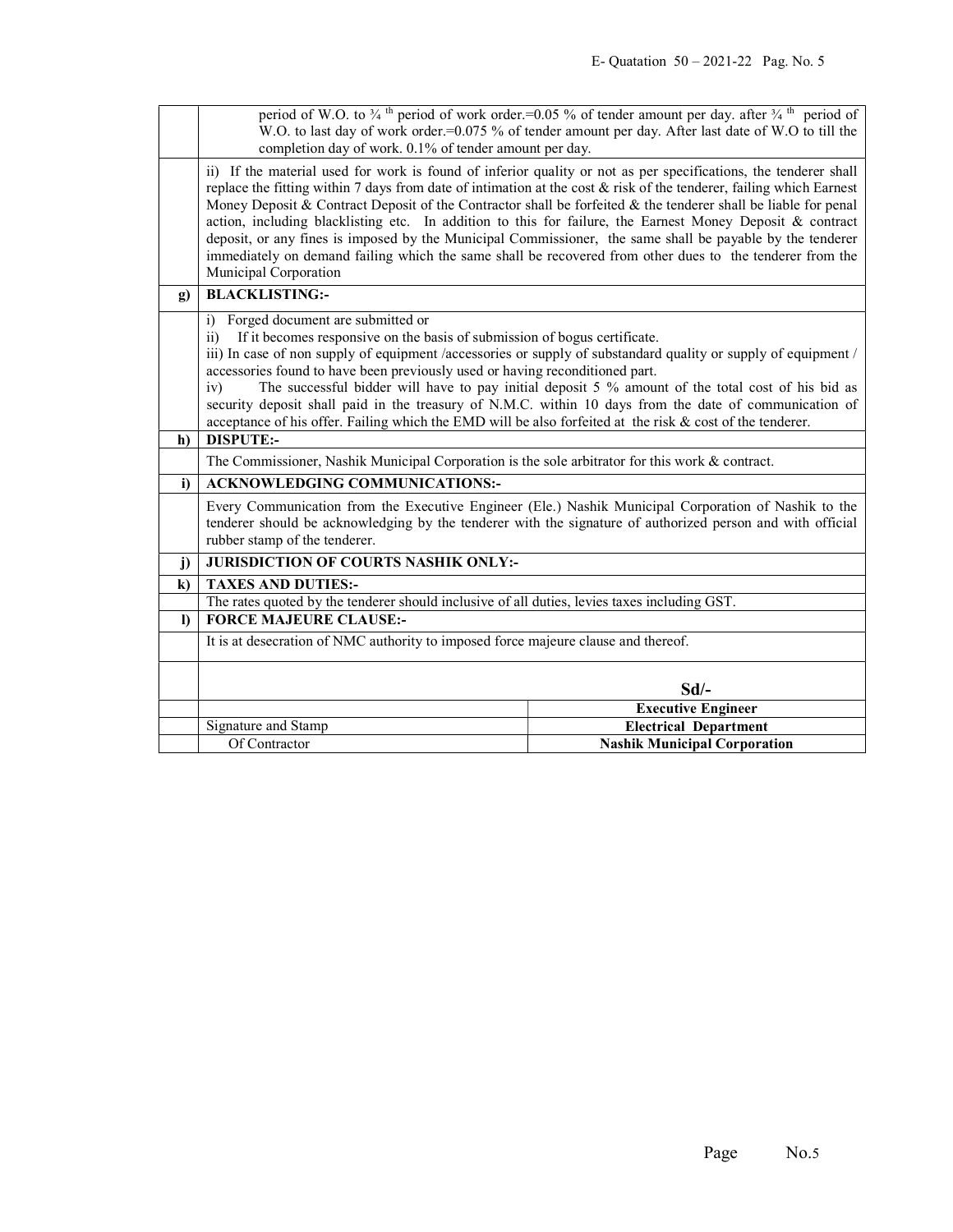#### NASHIK MUNICIPAL CORPORATION ELECTRICAL DEPARTMENT

'E' Quotation form No. 50 (2021-22)

Name of work:- Providing & erecting street light pole at Shivaji nagar graound & Shani mandir chouk Panchak in P.No.18 Nashik Road Div. Estimate Cost put Rs.99780/- Time limit :- 30 Days

### Sr. No. Item 1980 Oty. Rate Per Amount  $1 \t 8-3-16$ Providing & erecting 9 m high (clear height) galvanised octagonal pole with foundation bolts having bottom of 155 mm A/F, top 70 mm A/F on provided foundation as per specification no. OH-PL/OPL 2 Nos. 20184 Each 40368.00 2 16-3-10 Making M- 20 grade reinforced cement concrete foundation by considering the safe soil bearing capacity at site as 10 T/sq.m at 1.5 m depth including supply of steel, concrete, excavation and fixing provided nut bolts with the help of template, duly plastered as per design complete (for 9m & 10m high octagonal /conical GI pole). 2 Nos. 4702 Each 9404.00  $3 \mid 2 - 9 - 8$ Supplying and erecting Street light bracket for erection of Double fitting on tubular welded pole with 40 mm. dia 1.0 m long "B" grade G.I. pipe along with pole cap of 125mm dia 600 mm long duly welded as per specification no. FG BKT/BPC 2 Nos. 1822 Each 3644.00  $4 \mid 9-1-4$ Supplying and erecting pipe type earthing with 40mm. dia.G.I. pipe or 20mm dia. G.I. rod complete with all materials as per specification no. EA-EP 2 Nos. 1355 Each 2710.00  $5 \t 1-3-26$ Supplying and erecting PVC insulated PVC round sheathed 1 sq.mm (32 no. x 0.20 mm dia.) 3 core flexible multi stranded copper Industrial cable for voltage grade up to 1.1 kV 80 Mtr. 42 | Mtr | 3360.00 6 7-1-6 10965.00 85 Mtr. | 129 | Mtr. | 10965.00

## SCHEDULE 'B' OF B- 1 'E' QUOTATION FORM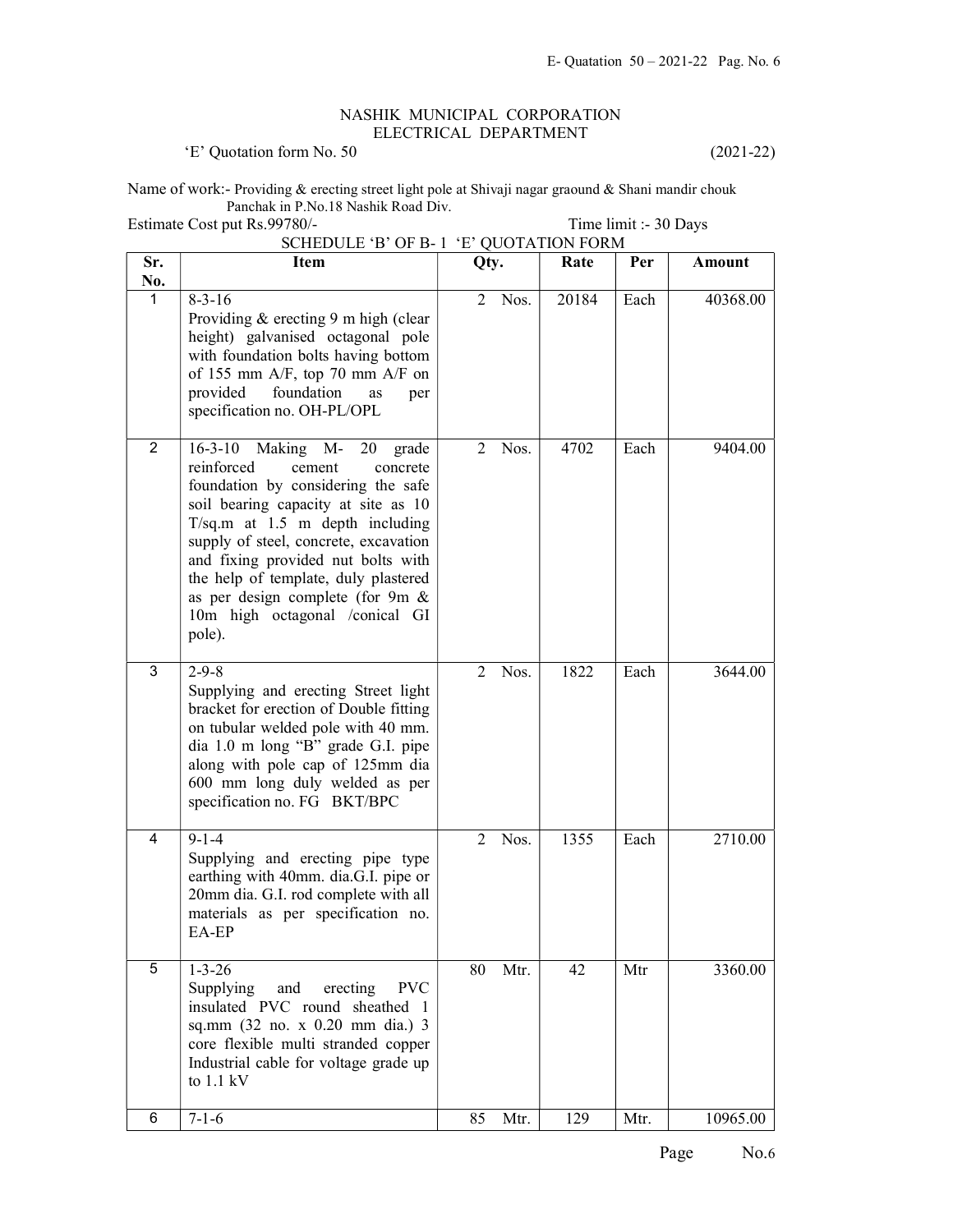| Sr.            | <b>Item</b>                                                                                                                                                                                                                                                                                                         | Qty.                                | Rate                  | Per       | Amount   |
|----------------|---------------------------------------------------------------------------------------------------------------------------------------------------------------------------------------------------------------------------------------------------------------------------------------------------------------------|-------------------------------------|-----------------------|-----------|----------|
| No.            | Supplying, erecting & terminating<br>XLPE armoured cable 2 core 10 sq.<br>aluminium conductor with<br>mm.<br>continuous $5.48$ sq. mm. $(12 \text{ SWG})$<br>G.I. earth wire complete erected with<br>glands & lugs, on wall/ trusses/pole<br>or laid in provided trench/ pipe as<br>per specification no. CB-LT/AL |                                     |                       |           |          |
| $\overline{7}$ | $7 - 6 - 9$<br>Supplying and laying (including<br>excavation of suitable width & depth<br>up to 90 cm) 50 mm outside dia.<br>double wall corrugated pipes (DWC)<br>of HDPE for enclosing cable below<br>ground/road surface, to required<br>depth complete.                                                         | 85<br>Mtr.                          | 200                   | Mtr       | 17000.00 |
| 8              | $8 - 8 - 2$<br>Dismantling the existing pole above<br>6 m height with brackets, clamps,<br>insulators, stay from the cement<br>concrete foundation and making the<br>site clear by refilling the pits with<br>excavated materials and bringing it<br>to the ground level.                                           | Nos.<br>$\mathcal{D}_{\mathcal{L}}$ | 819                   | Each      | 1638.00  |
|                |                                                                                                                                                                                                                                                                                                                     |                                     | Total Rs. Without GST |           | 89089.00 |
| GST 12 %       |                                                                                                                                                                                                                                                                                                                     |                                     | 10691.00              |           |          |
|                |                                                                                                                                                                                                                                                                                                                     |                                     |                       | Total Rs. | 99780.00 |

I /We are hereby agreed to exeute the above work at  $\%$  above / below (In words) ……..……… ……………………………… perecent ) the estimated rates.

Signature & stamp of Contractor

Sd/-

 Executive Engineer (Ele.) Nashik Municipal Corporation,